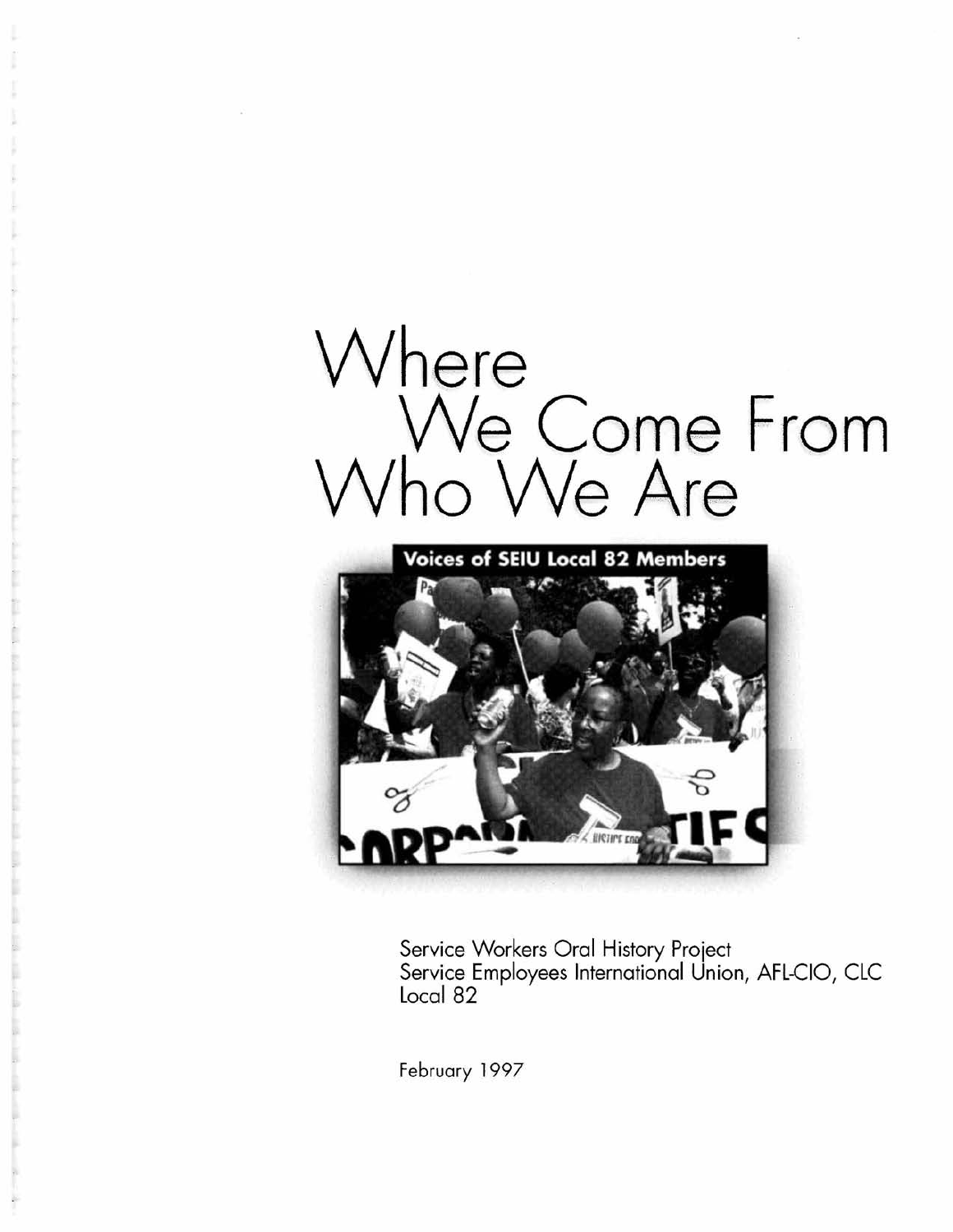| Public Library, Washingtoniana Collection.                      |                        |
|-----------------------------------------------------------------|------------------------|
| Project Director: Laura Chenven                                 |                        |
| Interviewers and Project Participants:                          |                        |
| Fred Arrington                                                  | Glenda Lewis           |
| Doris Gudger                                                    | Myrna Mobley           |
| Linda Holmes                                                    | Pernell Vinson         |
| Louise Johnson                                                  | Angela Woodland        |
| Elizabeth Kennedy                                               |                        |
| Interview of Teresa Rivera Lopez and Translation: Maria Naranjo |                        |
| Humanities Scholars:                                            | Alice Hoffman          |
|                                                                 | Paula Johnson-Williams |
|                                                                 | Marat Moore            |
|                                                                 | <b>Stacy Passman</b>   |
|                                                                 | Mary Kay Quinlan       |
| Editor:                                                         | Laura Chenven          |
| Editorial assistance from:                                      | Alice Hoffman          |
|                                                                 | Marat Moore            |
|                                                                 | <b>Stacy Passman</b>   |
|                                                                 | Jane Williams          |
| Layout and Design:                                              | <b>Stacy Passman</b>   |
| Published by:                                                   | SEIU, Local 82         |
|                                                                 | 1213 K Street, N.W.    |
|                                                                 | Washington, D.C. 20005 |
| Copyright:                                                      | 1997, Local 82         |
| Partially funded by:                                            | Insignia               |
|                                                                 |                        |

W ð D 9 D 9 9 D ð  $\ddot{\phantom{1}}$ D  $\bullet$  $\bullet$  $\mathbf{D}$  $\blacktriangleright$ 9  $\bullet$  $\blacktriangleright$  $\qquad \qquad \bullet$  $\bullet$  $\bullet$ þ  $\bullet$ þ

١ ۱ I ì ı

 $\mathbf{L}$  $\big)$  $\mathbf{F}$ 1  $\mathbf{I}$  $\mathbf{I}$ 

 $\mathbf{I}$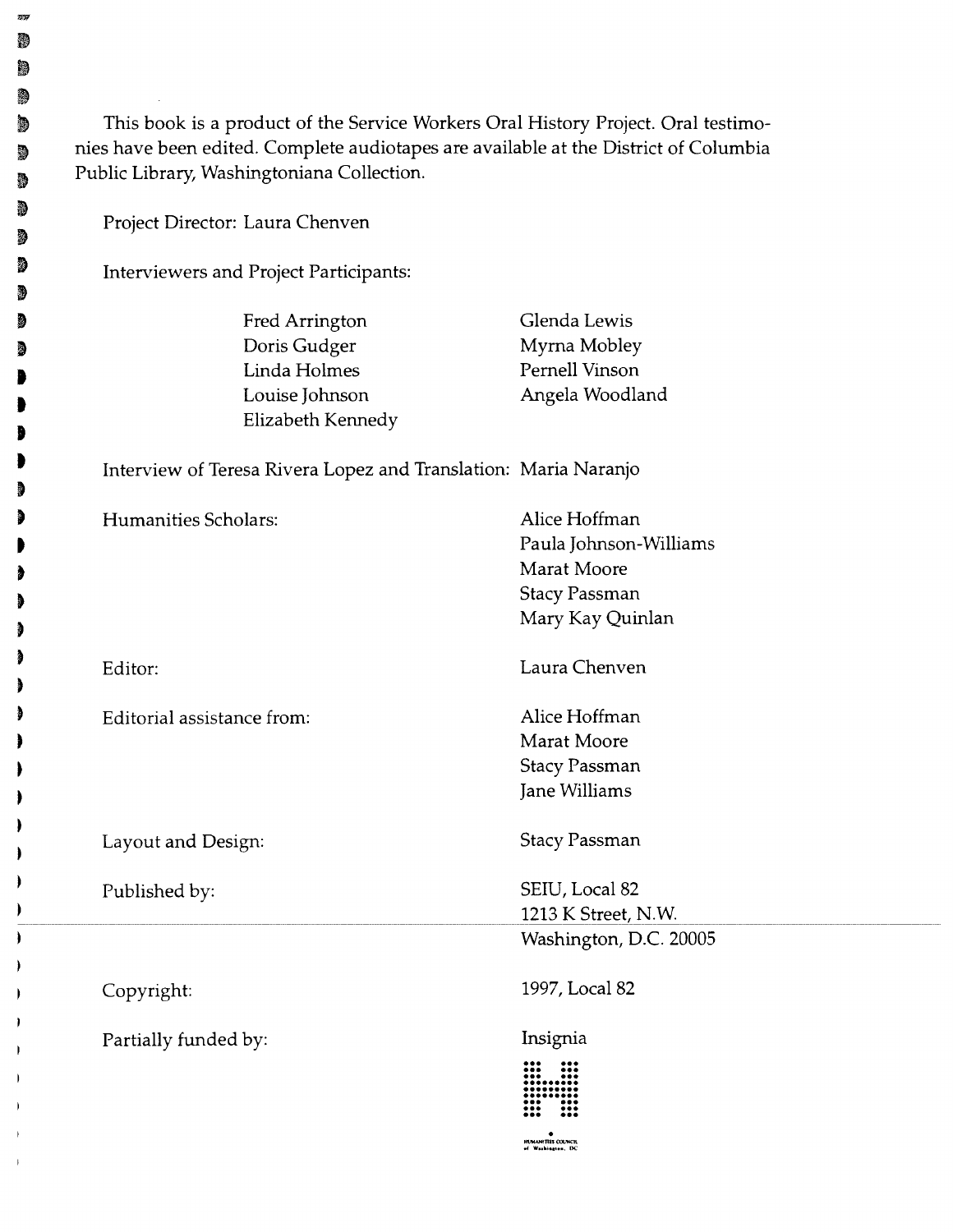蹈

# **Alta Cook**  *Interviewed by Doris Gudger: October 1995*

*Alta Cook worked at many jobs before joining Local* 82. *Her work was always hard, but she performed it with energy and spirit. Her service to others, her commitment to justice for working people, and her ability to count her blessings comes across strongly in her interview.* If *only her ideas on a living wage were implemented, many members of Local* 82 *would live better lives.* 



*Alia Cook* 

*Before the union* 

I was born at Washington Adventist Hospital on November 11th, 1918. I am a native to this area. I was just a youngster and going to school and living in a foster home because my father was 25 years older than my mother and my father had some kind of heart attack. He worked on the job. Those days were before the union days, and they had no benefits like they do now. I don't know whether he worked at Potomac Electric or the Gas Company. He was sick on the job. They laid him off because they didn't have the facilities that they have now for the workers. My mother worked in hotels, and she worked all kinds of jobs....

I had a miscarriage in '57 and that's when I started [selling papers] 'cause Charlie [Mrs. Cook's husband] was selling newspapers out on the street corners. The corner that he had I didn't want him to lose. He was going to [school]. He took radio and television repair courses—those two things.... I wasn't able to do anything better, so I just went out and sold newspapers when Charlie was off the corners so that he wouldn't lose his corner. In those days, the Daily News would sell for a nickel. ... And maybe The Post was selling for a dime. I say maybe. But it wasn't much more than the two papers. Of course, Charlie would sell<br>some of the other papers like the Wall Street Journal. They were a little more expensive and so forth. But the most you that you • could get from selling the newspapers was a nickel, at the tops a dime for each one that you sold. The Daily News was only a nickel, so you turned in four cents to them, and you kept the penny. That meant that you had to sell a hundred papers to in order to make a dollar. I can sympathize with anybody [because of that]. Some of these Congressman and Senators get up ... (and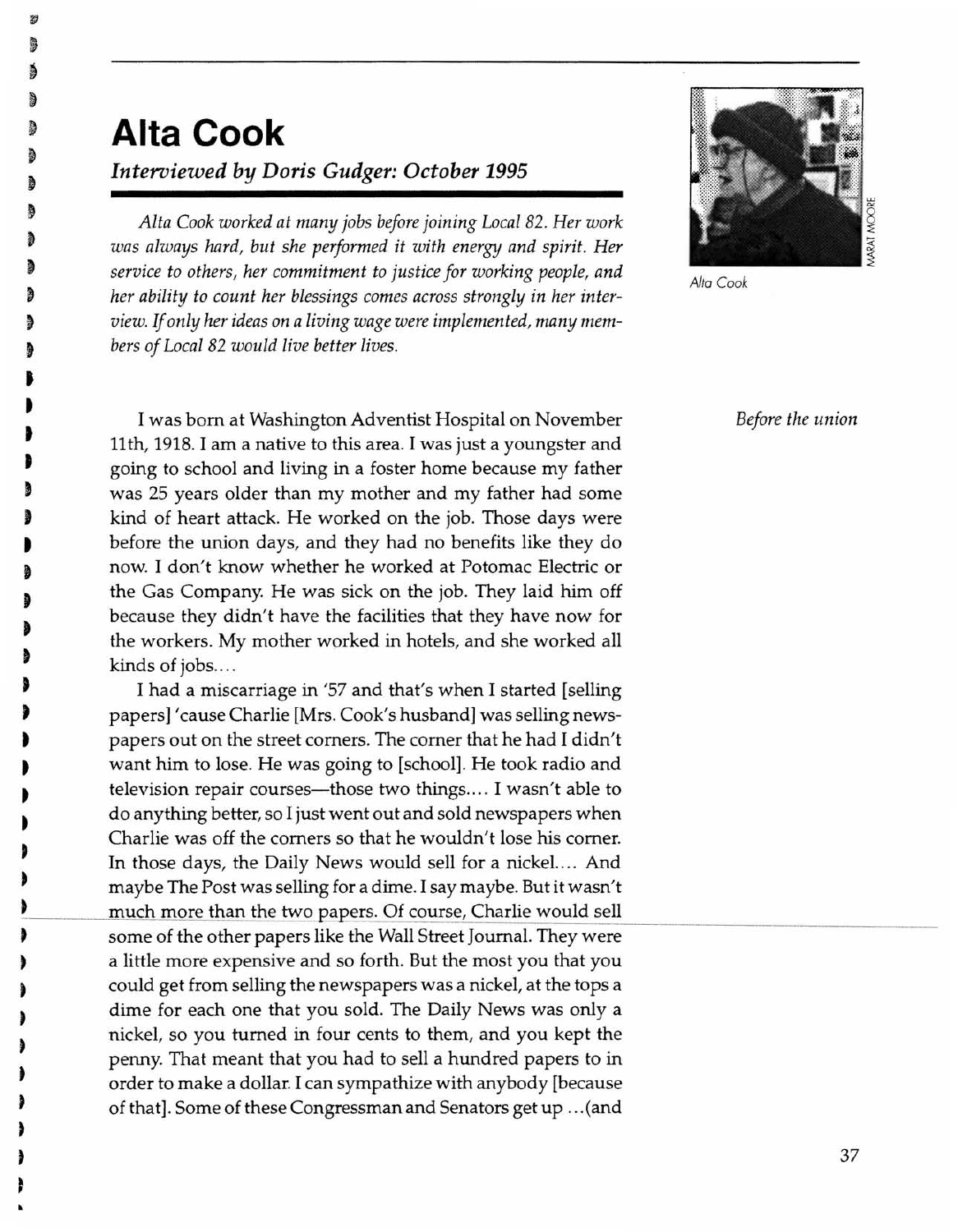#### *Alta Cook*

call people) dead beats. I would just [love] any of them to quit their job as Congressman or Senator, take no salary whatever, and go out try to make a living selling newspapers on the street corner and see how fast they could make a living.

.. ..

 $\, \Omega \,$ 

• II

æ. **Si** 

-<br>-<br>-<br>-<br>-<br>-<br><br>-<br><br><br><br><br><br><br><br><br><br><br><br><br><br>

• • • • •

**e**<br>•<br>•

**1)** 

**•**<br>•

Ø) . **(1) 8** 

**•**<br>• •

• • • II

II **Ba e** st o

• • o<br>Ad

• 18

18

**•**<br>• • •

We would leave our house say around 4:30 or 5:00 o'clock in the morning and go down to the newspaper building, pick up our papers. They had a special restaurant where I just loved watching Mr. Whatchamajigger. I remember when his place was up there on Connecticut Avenue. He was popular, particularly with all of the newspaper people. I wish that I could remember his name. Anyway ... one time, Charlie was studying and I was filling in for Charlie. I went into the restaurant, and there was somebody sitting at one of the tables. They asked me for one of the papers. I did not know any of the rules that he had made. Duke [was his name]. [He] was one guy. I mean he thinks about all his employees first. Because by the time they get off from work, the newspapers were all gone. So, he asked us to corne in there and go right straight back to the kitchen and leave all the papers that anybody working there wanted. Then if I had any left over, then I could sell them to the customers. Duke himself carne right up to me and said, "No, Mrs. Cook you go right straight back there. I want those papers to be for my workers." He said these guys can go out and buy it off the street if they wanted to. I mean he said it right there before them. He didn't mince his words. He said, "I'm doing this for my workers because they haven't got the time to go out and buy a paper. So I'm providing it for them by letting the paper be bought in here." So when he once explained it to me, I just closed my eyes and sailed right on through his restaurant and got in and out as fast as I knew how. But I just loved Duke because he was so good. He just came right out front with what he wanted to say. He just didn't mince his words a bit.

Lots of times, we used to sell them right on the corner of Connecticut Avenue and M Street. That's right across the street from where Ike and Mamie [President Eisenhower and his wife] used to go to church. So whenever they would come out of church, they would make a U turn then go back down to the White House. It would never fail if Mamie was in that car, she would always wave. I never bothered to try and sell them a paper. But one time President Kennedy, it was just before he was elected President, he stopped by the corner to get a paper.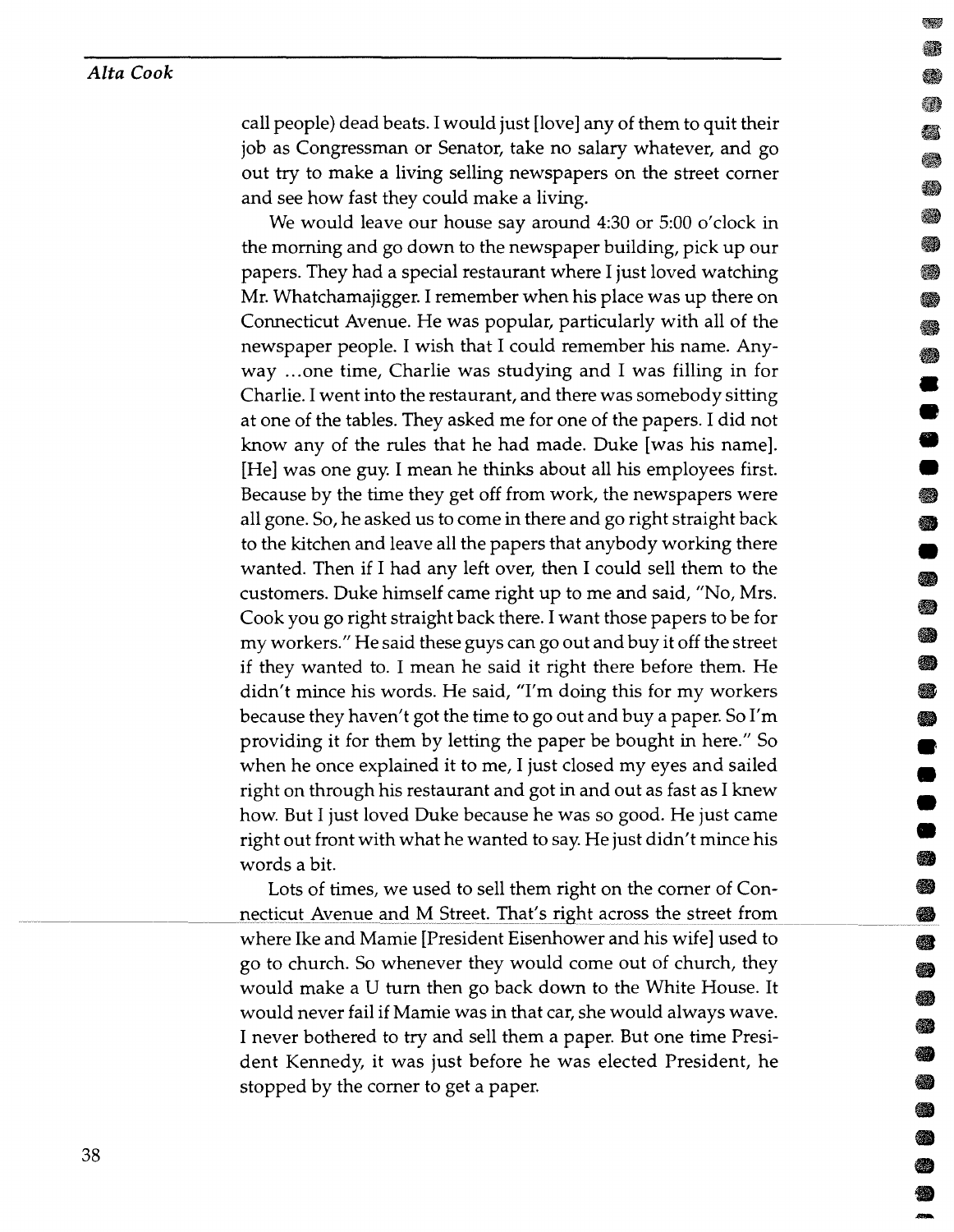### *Alta Cook*

I had a habit because we knew some of the young people who went to the club which was on N Street. It was Saint Matthew's young people's club. They would come from Saint Matthew's Church and buy their newspapers from me and Charlie. We were like personal friends, you know. So I was selling newspapers to some of my personal friends. I said to them thank you and God bless you like that. A gentleman who had just previously bought a paper from me he said, "Well you didn't say that to me." So I said, "Sir, I didn't know you wanted me to say it." And I said thank you, and God bless you, and that was it. He was as happy as a lark. So I always said it.

The day that President Kennedy, he wasn't the President then but he was soon to be, bought his paper and I said thank you and God bless you, he turned around, and he was speechless. He didn't know what to say. So he was thinking maybe that I was asking for a tip. But I wasn't and he just walked on back there to the paper place. It was so funny. He just didn't know what to say when I said thank you and God bless you. That was my personal contact with President Kennedy.

,<br>)<br>) ;<br>)<br>) ;<br>)<br>) •<br>•<br>• D

鷚

t t

..

It was the same way with Billy Graham. He was with somebody, and I was selling papers there. You'd think a person like Billy Graham, even though he wasn't buying the paper, he would stop and say something kind to a person. He was so preoccupied that day that he didn't. It kind of wrinkled my thing because he didn't. I had to forgive and forget because ... he was just preoccupied, you know.... That particular corner was a corner where you could meet just about anybody because of the location.

Another time when... [the Eisenhowers had grandchildren ], .. .1 went to the dime store and [got] those little plastic things just about big as that thing that the tape goes in.... I got some cotton, some nice clean white material, and I stuffed a little baby mattress and put it in there. I made two little triangular pillows, and I edged them in pink. [I also made] a little blanket. I had gotten these little tiny dolls. They use to call them Thumbalina Dolls. They were soft t plastic, and the baby's feet and arms you could bend them. I would t crochet clothes for them. I made one for each corner and put them in there. Rather than take them and put them in the mail, because they may have been damaged, .. .1 was close enough to the White House... to walk up there. When I did, the officer at the gate, instead of him taking them, he said I had to go over to the building

-----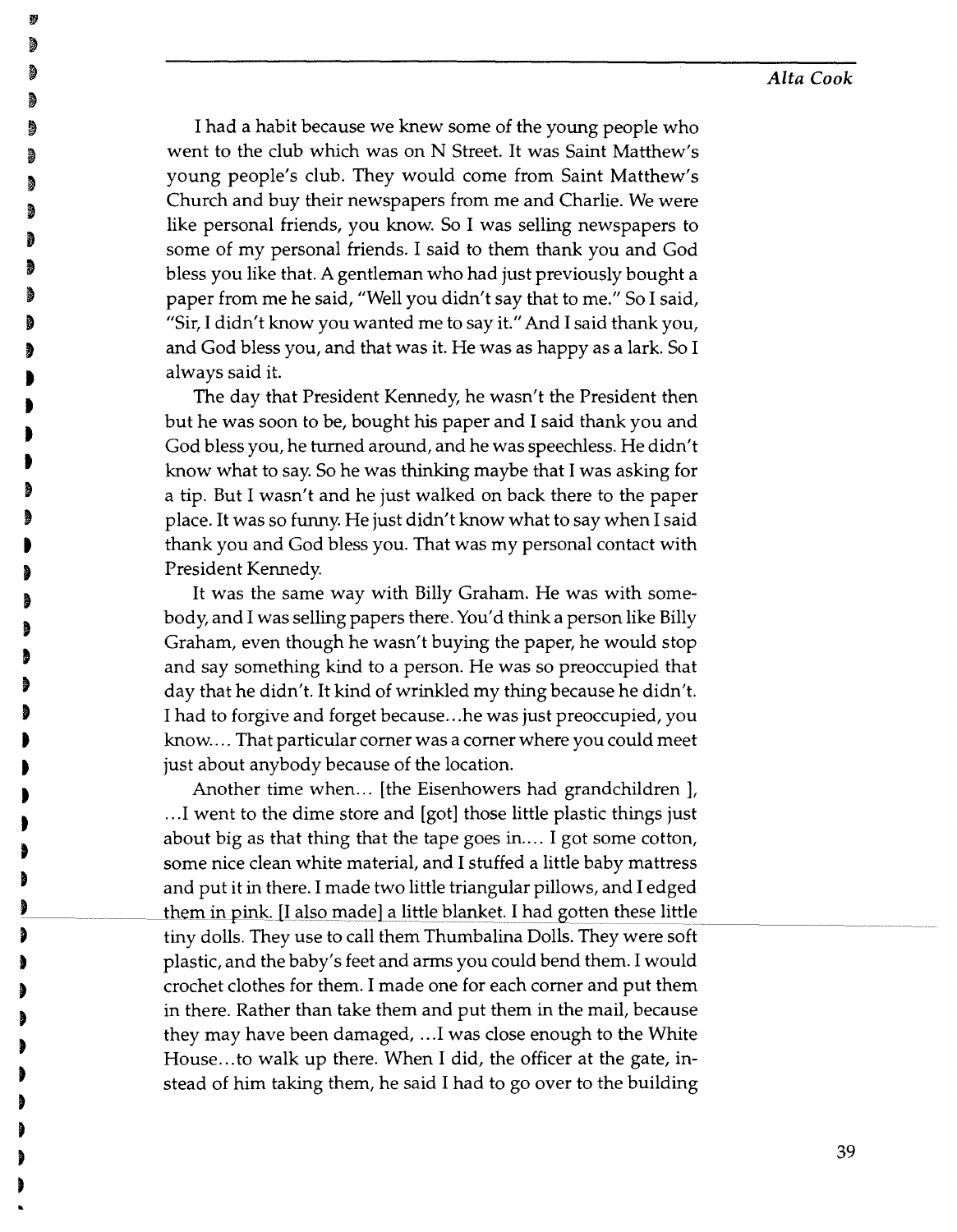where they took care of the White House mail. I put them into one of the small paper bags. I got a little thank you note.

When the Kennedys were in the office and I knew she had just lost a baby, I wasn't about to give her any baby dolls at that time. I knew that her colors were yellow and white. My mother used to make nice little potholders. So I got Mama to make some for their own private use. I did the same thing with her gift as I did with the Eisenhower's gift.

When the children of Queen Elizabeth were little, I made dolls for the girl. I knew the boy wouldn't want a doll to play with. So I had some pipe cleaners, and I made him a little poodle dog. I still got the letter from Queen Elizabeth thanking me.

• • • •

6

安藤 63 ₩ ❀ 63 e. 8 ▩ のうち にっぽん かいじょう ❀

**13** .<br>9

**•**<br>●

**• • • • •** 

SI.

-<br>9<br>9<br>9

..

I didn't join the union until after I was grown and married. I had been, up to that time, doing all different kinds of work: selling door to door, selling newspapers on the street corner, and lots of other things. I worked in a bakery, Reindeer Frozen Custard Store, and all that before I joined the union around 1960 something. I don't exactly know the year.... Mr. Robert Bailey...was one of the officers. Arline Neal was another officer, and Mrs. Franklin also worked with the union at that time. I think both Mr. Bailey and Mrs. Franklin are deceased now....

The building that I worked in was 815 15th Street, N.W., very close to the White House. It was owned by the Bricklayers, and they had offices in that building [the Bowen Building]. One of their top officers had a penthouse up on the top floor. I used to clean the bathrooms on one side of the building, and another girl cleaned the bathrooms on the other side of the building. We had four hours' time to do the work. But I was a slow poke. I didn't make it in four hours, but they didn't fire me because of that. They were good to me. I would pitch in when some of the other girls did the offices. I did both ladies' and men's bathrooms on one side of the building from the top of the building. It has nine stories and the basement. I also did the halls. I got so that instead of using the elevators, because they slowed me down, I would go by way of the steps, and  $\qquad \qquad \textcircled{\small{8}}$ that kind of hastened it up a little bit.... I got so, once I got use to it,  $\qquad \qquad \bullet$ I could do it in four hours' time. If I did a thorough good job on Fridays, I could go in there and maybe do it in two hours time on Saturday....

In 1973 a friend of mine, Mrs. Mill, who is now dead, I had known her from the time I was in my teens before I got married,

*Working at Different Jobs* 

*A Hardworking Woman*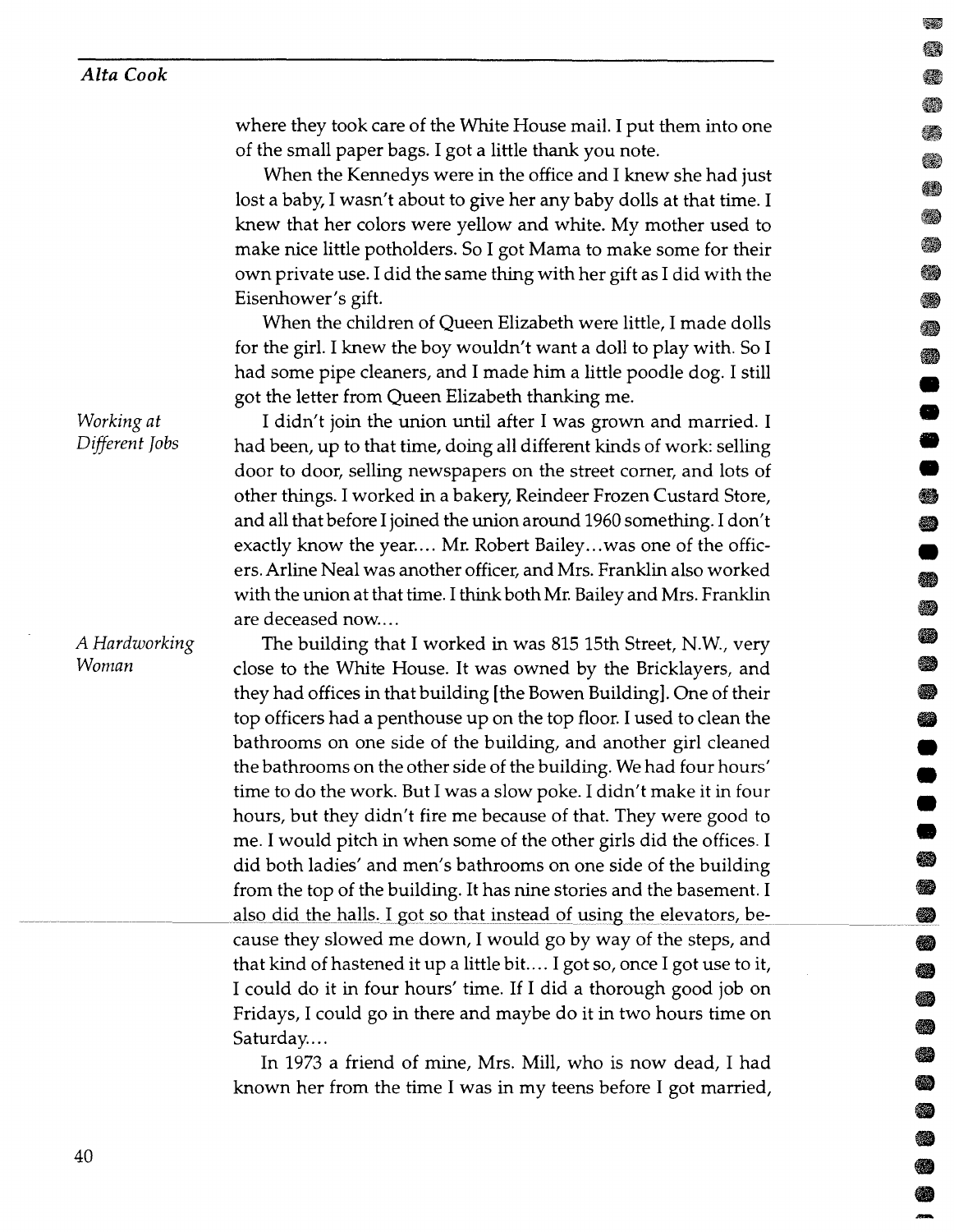needed some help. So she offered me and my husband a place in her house. She gave us the middle bedroom upstairs and the back bedroom upstairs. We turned it into an upstairs living room, and we shared the big bath. I blocked off the bedroom, which was connected to the master bedroom, so that Charlie and I wouldn't use it and it would be private for Mrs. Mills when she slept upstairs. But she got so she couldn't navigate the steps, and so she slept downstairs in the back room off the kitchen .... That's the way things were. I stayed with Mrs. Mills. You might say that I only worked from around 1961 or '62 at the earliest for the union up until about 1973.

I still kept my membership going and paid my dues until they said it wasn't any longer necessary for me to pay dues. I met lots of good friends in the union. The union was extra good to me. One time they had a special party .... I still have the nice little stove they gave me. It's brand new, never used it. I've got it out in the closet outside of my door here. I do want to eventually use it. I didn't have it out because I have a friend, she lives here on Harlequin Terrace, she had used her little stove and was in need of a new one. Well, I was not about to give her mine and so I hid it, which I feel was kind of nasty but anyway it's still there. I've saved it. One of these days I will use it because I cherish that stove. It was so nice of the union to give it to me. I wanted to make sure that one of these days I could say well, yes I used it. But as of right now, it's has not been used. It's still spanking brand new.

)<br>d

靎 p

।<br>a t

D

।<br>। ।<br>।<br>। )<br>} )<br>a  $\blacksquare$ 

..

Many of the people who had offices in the Bowen Building were very good to me. One time [in] one of the offices that I was cleaning there it was this check. I knew for a fact that Charlie and I got dividend checks in the mail. That's what this was.... I was cleaning in this office and this stuff was in the trash can. I said, "Well, that's not right. That's not supposed to be in there." So I put a little note on Mr. Newton's desk. I said, "Here, this must have gotten put into the trash by mistake." When he saw me the next time, he said, "Mrs. Cook, that lady was ready to sue me because she thought that I had stolen that check from her." I said, "Well, I'm glad that I discovered it."

Mr. Chief Justice Marshall had an office there [in the Bowen Building]. I only met him down on the elevator once or twice. He said hello or something like that. Mr. Edgar Hoover had an office there too. Now nobody, I don't think, knew that he did have that office there....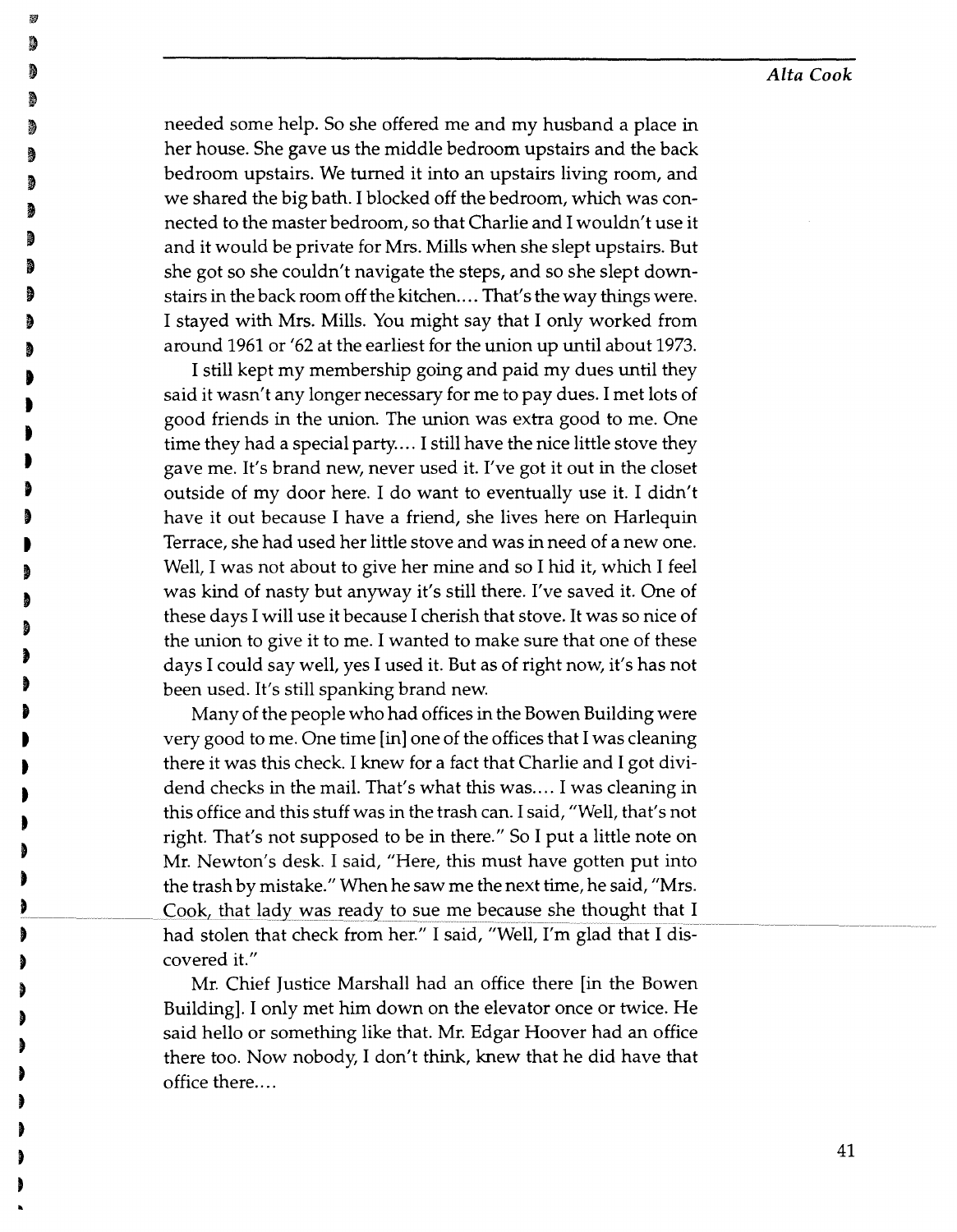[I was active] with the union, .. .1 worked on the Minimum Wage 1\1 Committee, and we tried to get the wages up. We finally did get them up. I think it was about four dollars an hour or something  $\blacksquare$ like that. We were still working on it when I quit working in about  $\overline{\phantom{a}}$ 1973 to help Mrs. Mills. I couldn't work at the union job after I helped her because she needed constant help. I made wonderful " friends there [at the union]: Arline Neal, Mary Martin, and some of  $\blacksquare$ the others that were always so good to me. So I have nothing bad  $\bullet$ to say about the union....

- II II **11** 

.<br>0

**62** 

" **\***<br>" •

**The Work Week 19 Your main week was Monday through Friday. But instead of III** working five days a week you worked up to about six days be- • cause you worked on Saturday too. See those lawyers some of them • in particular worked around the clock. ... Saturday would be considered a half a day. It wouldn't be considered a full day. •

> I don't know what the rules and regulations were but I tried to • obey them much as I could. I just went in Monday through Friday, and some of the girls did not work on Saturday. They only worked " five days. But for those like myself who cleaned the bathrooms and • the halls, you had to go in and do those bathrooms because some of those tenants would go in there. See, like I say, some of those 18 lawyers, and people that had those offices, they were there... twentyfour hours a day. So you [went] in there and cleaned those bathrooms on Saturdays to make sure they were okay.

> One time I was a hot-tempered lady.... The lawyers they knew that I had cleaned those bathrooms good. Somebody went in there, • I don't know whether it was because I had neglected to put toilet • paper in there, or what it was, but the poop was all over the wall. I just exploded. I said, "I don't mind cleaning up accidents after somebody, if they have an accident. But if you need toilet paper leave a • note or something so that I can put extra paper it the bathrooms." To deliberately do something that would make more work to see • whether the person was cleaning up or not, that just boiled me over. I shouted up and down the halls. Our boss at the time was Miss Dolen. She came upstairs, and she said, "What's the matter up 100 metals and 100 metals and 100 metals and 10 here?" I said, "Somebody went in there and just messed up that III in the III bathroom." I knew that I had cleaned it good. I said, "I don't know • if it was because it didn't have any toilet paper or just what it was but it just made me mad." I knew good and well that I had cleaned III had it is a state of the III had cleaned the place good .... I would get down on my knees underneath the sinks and do underneath the sinks so that it wouldn't be dirty.... I

42

--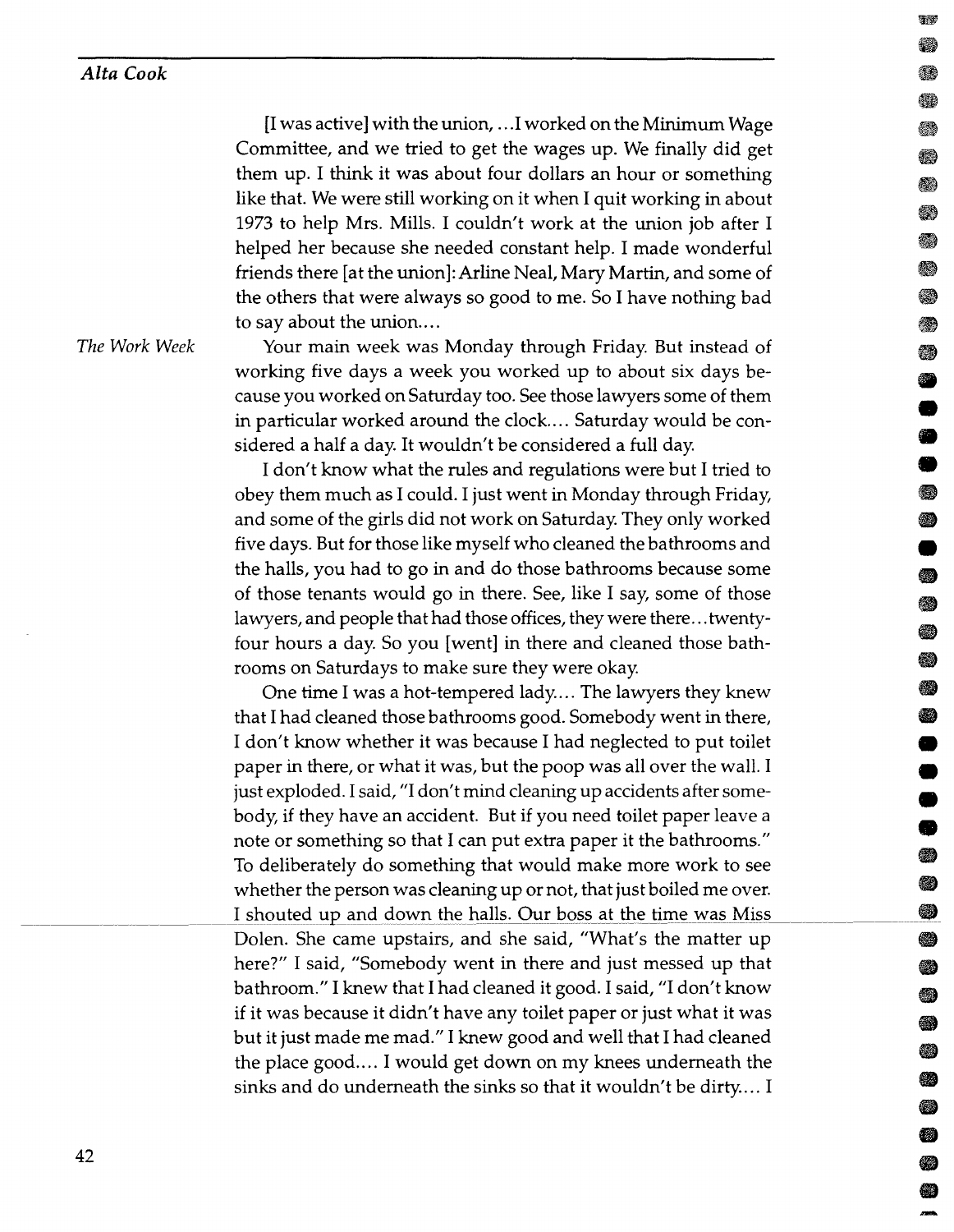tried to clean the toilets the same way and everything. She said, "Well if anything is wrong, you just come on downstairs to me and don't be shouting up here because sometimes these lawyers need it quiet...."

Some of [the people who worked in the Bowen building] were very important people. When they wanted to have some privacy and didn't want folks to know where they were or what was going on, they would rent these offices and keep it quiet. But I do know U. Edgar Hoover worked there] because I saw him several times when I was going up and down the halls or on the elevators in the buildings. It wasn't more than once or twice I think. About the only communication I would have would be hello and good bye, you know something like that, very brief....

I know that there are probably others. I never had a job that put me into the exact office where he rented, because that wasn't my job. I only cleaned the toilets. Another girl who cleaned his office, would know it, you know what I mean? But she couldn't say anything because that's the kind of place it was.... [It] was the Bricklayers' headquarters up on the top floor .... But they rented out the rest of the building. It was strictly speaking that nothing that you saw or heard ever went any further.... Your job was strictly confidential. You didn't go spreading breezes around. Especially when you were working in buildings where there were lawyers.

When I filled in for the girl, Alice Richardson, I think was her *The Pace of Work*  name... she had the bathrooms on the side-where I was it was strictly just toilets and sinks, you know, the ladies' rooms and the men's room. On her side of the building they had little places where people could go in and sit down and stuff like that. But the ones on my side of the buildings, they didn't, and Alice could go in there and do all of that work and get out of there in [quick] time. It was when I would substitute for other girls and see how much more they did than I did, and they did it well. They did their job. It made me ashamed of myself. I was a slow poke. See that's what the union done for me. You know how wonderful the members were. They could go in there and just leave those places ... spotless.

Now one of the members who taught me a lot, she's dead now, but Lena Simms, she could go in there, and she could clean that place. It would just be so clean, you could eat off the floors after she got done, you know.... But...I was a slow poke and I don't think I've ever really gotten out of being the slow poke. But I did manage *Confidentiality*